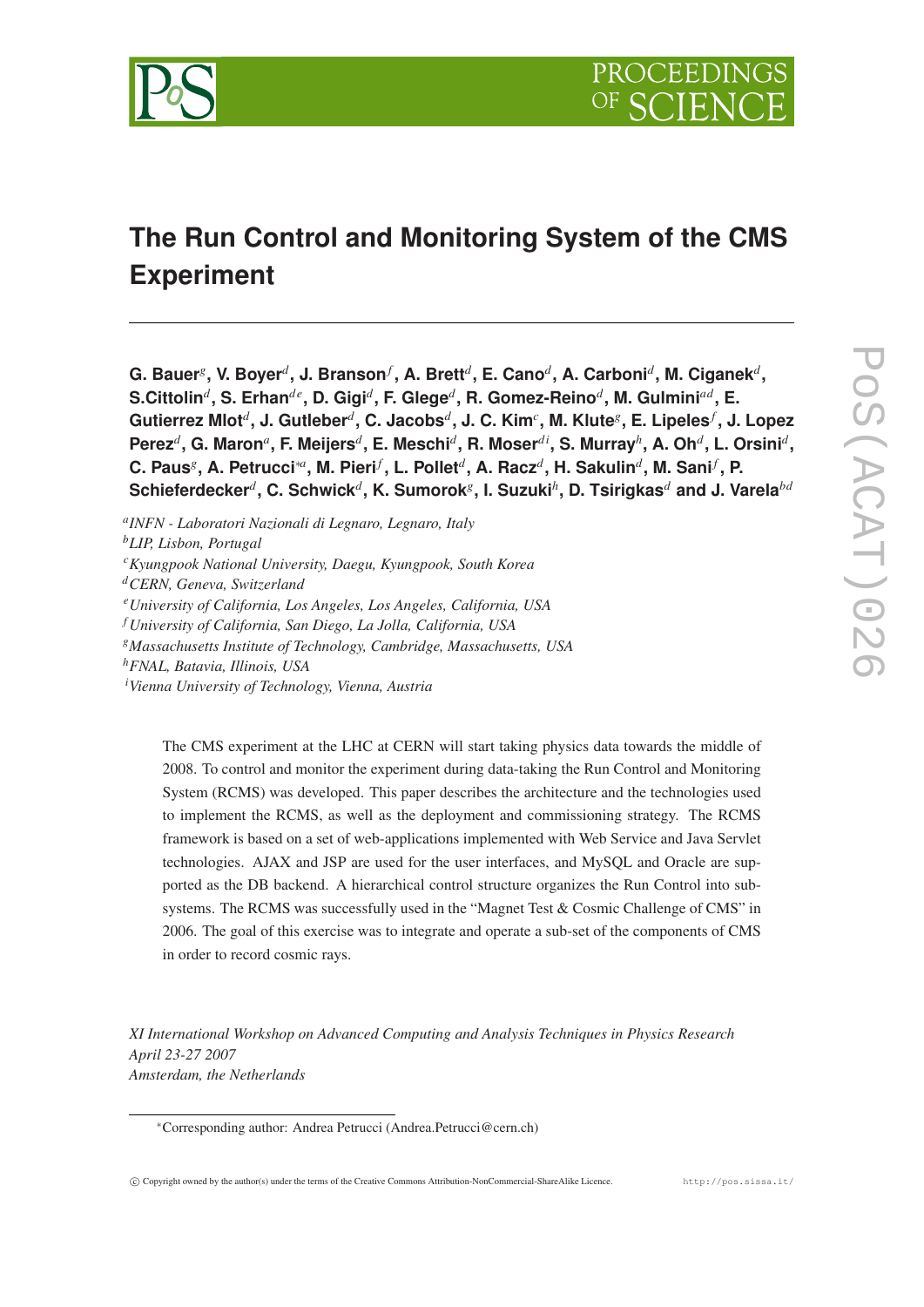

**Figure 1:** The CMS data acquisition architecture.

## **1. Introduction**

The Compact Muon Solenoid (CMS) [1] is a general purpose particle detector currently under construction at CERN in Geneva, Switzerland. It is scheduled to start taking data from the protonproton collisions produced at the Large Hadron Collider (LHC) [2] at √ *s*=14 TeV in 2008. The CMS Data Acquisition System (DAQ) [3] (Fig. 1) is responsible to build and filter events from about 600 data sources at a maximum trigger rate of 100 KHz. The Run Control and Monitor System (RCMS) has to provide the interfaces to configure, control and monitor the system. The RCMS architecture is designed to hide the diversity of the involved hardware and to be highly scalable, as the CMS DAQ system is foreseen to be extended by almost an order of magnitude during the lifetime of the experiment.

Current Internet applications have requirements similar to those of the RCMS: many distributed clients must interoperate with a set of servers and databases; scalability in terms of database transactions per second and connectivity to the services; and providing secure access. Most Internet applications have adopted Web technologies and in particular Web Services [4]. The Extensible Markup Language (XML) data format [5] is commonly used for data exchange and the Simple Object Access Protocol (SOAP) [6], for communication. Since the main requirements of the RCMS are similar to those of Internet applications, CMS has therefore chosen to adopt commonly used technologies in order to profit from existing Information Technology (IT) developments.

The RCMS software is developed in collaboration with the Grid enabled Remote Instrumentation with Distributed Control and Computation (GRIDCC) [7] project. The GRIDCC is a project funded by the European Community, aimed to provide access to and control of distributed complex instrumentation. One of the main applications of the GRIDCC is the RCMS of CMS.

The next section presents requirements and architecture and gives a general overview of the software technologies and design of the RCMS. The RCMS experience at the Magnet Test & Cosmic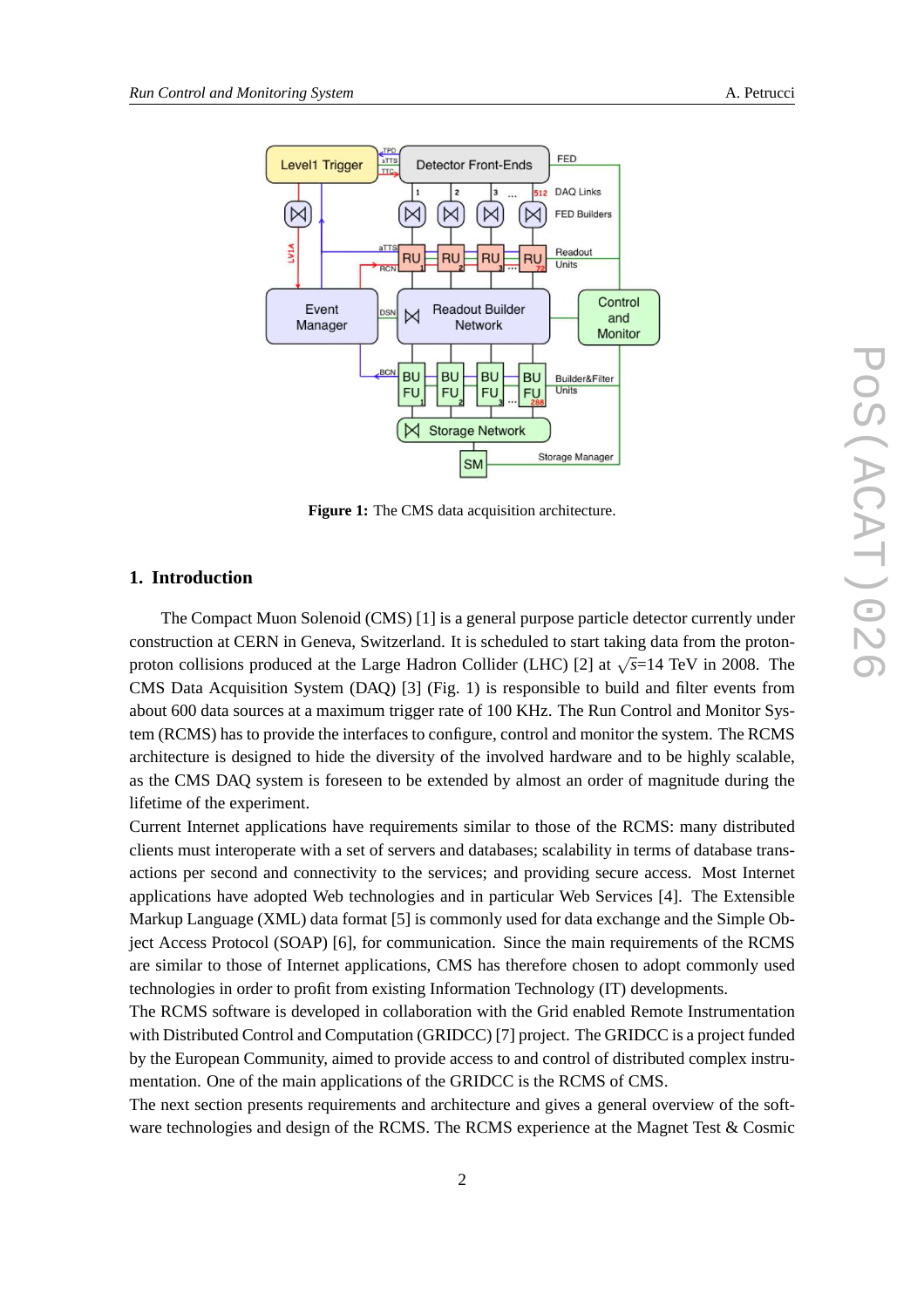



**Figure 2:** The RCMS integration with the CMS On-line system.

Challenge (MTCC) of CMS is presented, followed by a summary.

## **2. Run Control and Monitor System (RCMS)**

As a component of the CMS online software, the RCMS is designed to interoperate with the other online software components, like the Detector Control System (DCS), and the XDAQ crossplatform DAQ framework [8, 9] (see Fig. 2).

The RCMS views the experiment as a collection of setups, where a setup is a configurable group of resources. Multiple setups can be active concurrently, sharing resources if necessary, allowing several sections of the experiment to run independently.

Users have to be authorized and authenticated to get access to the RCMS functions. Multiple users can access the experiment concurrently, performing subsets of possible functions exported by the system. Hierarchies of distributed control applications will be used to control the  $O(10^4)$  objects of the CMS DAQ system.

## **2.1 Requirements**

The RCMS is the master controller of the CMS DAQ when the experiment is taking data. The three main requirements are:

- to ensure the correct and proper operation of the CMS experiment.
- to control and monitor of the data acquisition system.
- to provide user interfaces.

A number of Sub-Detectors is involved in data-taking. The DCS sub-system, from the point of view of the RCMS, is an external system with its own independent partition.

#### **2.2 Architecture**

The logical structure of the RCMS is shown in Fig. 3. The system is organized into a tree structure of controllers and a Graphical User Interface (GUI). The Top Controller (TC) is the unique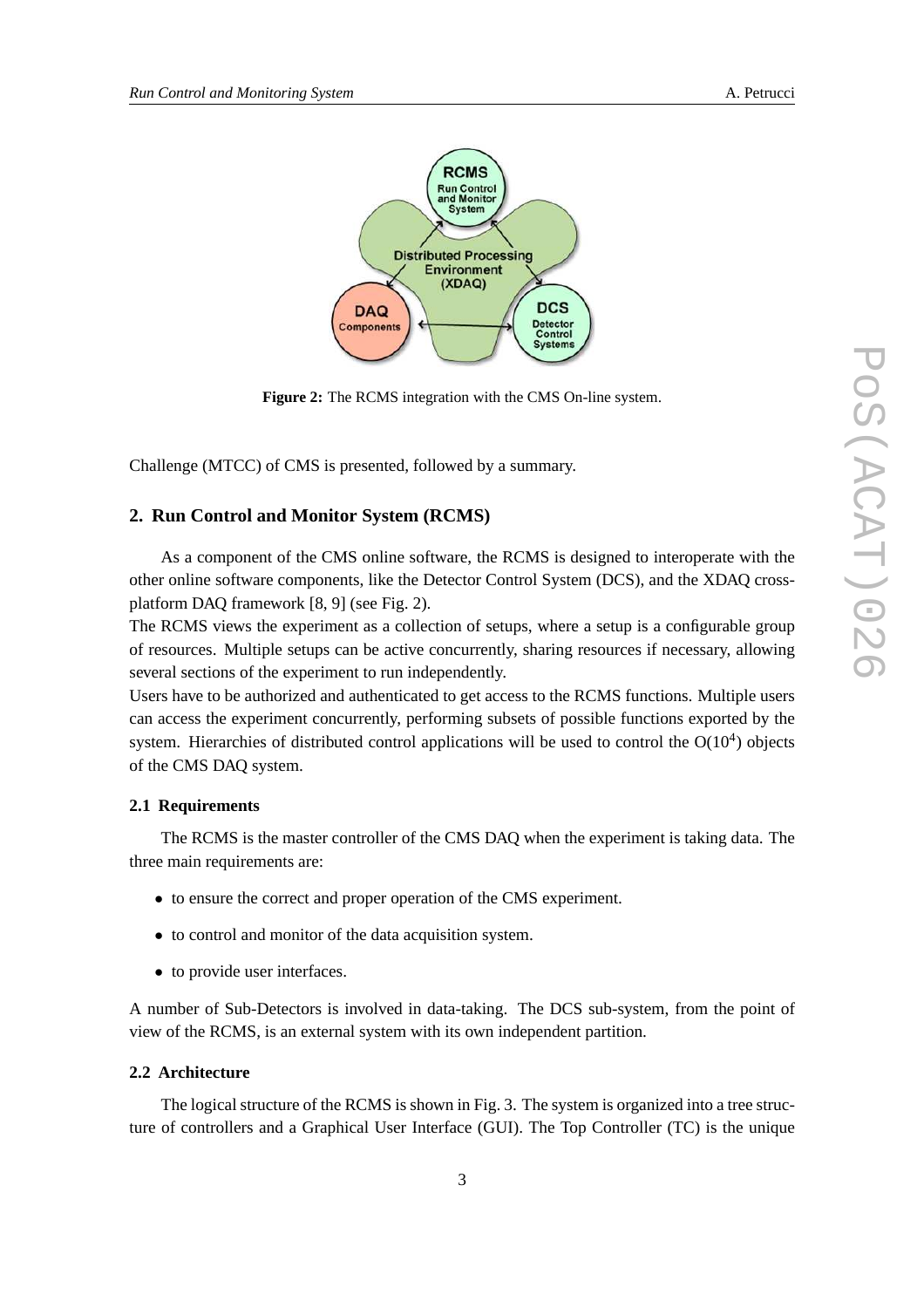

**Figure 3:** The RCMS logical structure.

entry point for the CMS system and drives the Sub-Detector Controllers (SDCs). Sub-Detector DAQ Resources are managed by the respective SDC. Every Controller has a set of services that are needed to support specific functions like security, logging and resource management.

During data taking, the RCMS deals with the DCS to set up and monitor the partitions corresponding to the detector setups involved in the acquisition.

Each setup is associated with a TC that coordinates user access to the setup and propagates commands from the users to the SDCs. High-level commands are interpreted and expanded into sequences of commands for the DAQ Sub-Detector resources.

# **2.3 Software Technologies**

Web technologies and related developments play a fundamental role in the implementation of the RCMS design. The XML data format and the SOAP communication protocol have already been mentioned in the introduction. The Web Services Description Language (WSDL) [10] is used to export service interfaces to clients.

A rich choice of tools and solutions based on the previously mentioned Web technologies is available. Apache Axis [11] is widely used to implement Web Services. The Grid [12] community use the same technologies.

Relational database management systems provide the required level of robustness and scalability. For security issues the RCMS is going to adopt one of the existing solutions available in the scope of large distributed systems.

## **2.4 Design**

The RCMS has been developed using the Java programming language [13]. It makes use of the Apache Axis software tools. All the services are developed as Web Services that run in a Tomcat servlet container [14].

The RCMS is currently used in some application scenarios of the CMS experiment. Permanent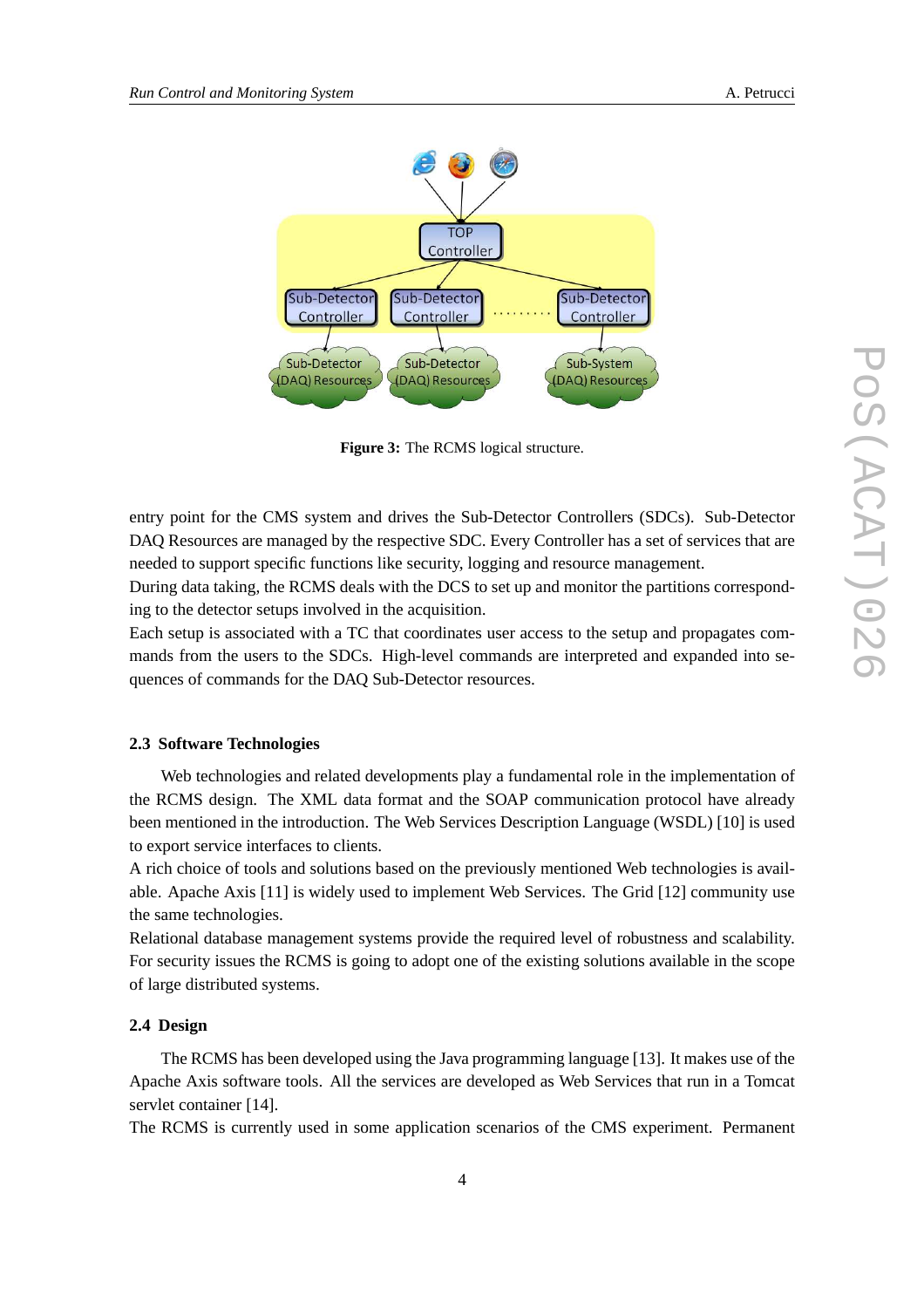

**Figure 4:** The block diagram of the Run Control and Monitor System.

installations are used for the test and validation of the CMS muon chambers [15] and for the tracker system test [16]. Other installations are used for testbeam DAQs, both for tracker, ECAL [17] and muon detectors, and for DAQ global and local tests. Figure 4 shows a block diagram of the controller, which consists of components of six different types: Function Managers (FMs), Resource Service (RS), Information and Monitor Service (IMS), Graphical User Interfaces, Job Control (JC) and Access Control Manager (ACM).

## **2.4.1 Function Manager**

The FM is responsible for performing the communications with the controlled set of resources. It acts as a protocol adapter that implements the resource-specific protocols for accessing their functions and reading their status. FMs can be organized into a hierarchical control structure in order to break down the complexity and scalability of the system.

The FM comprises the following components (see Fig. 5):

- *"Input Handler"*: this module handles all the inputs to the FM, including commands from external entities (e.g. GUI) and error messages or states from the resources. Messages are then passed to the Event Processor.
- *"Event Processor"*: this module handles the messages coming from the Input Handler. According to a user defined behaviour, such messages can trigger a state transition in the FSM module and/or act on the Resource Proxy to directly control the associated resources.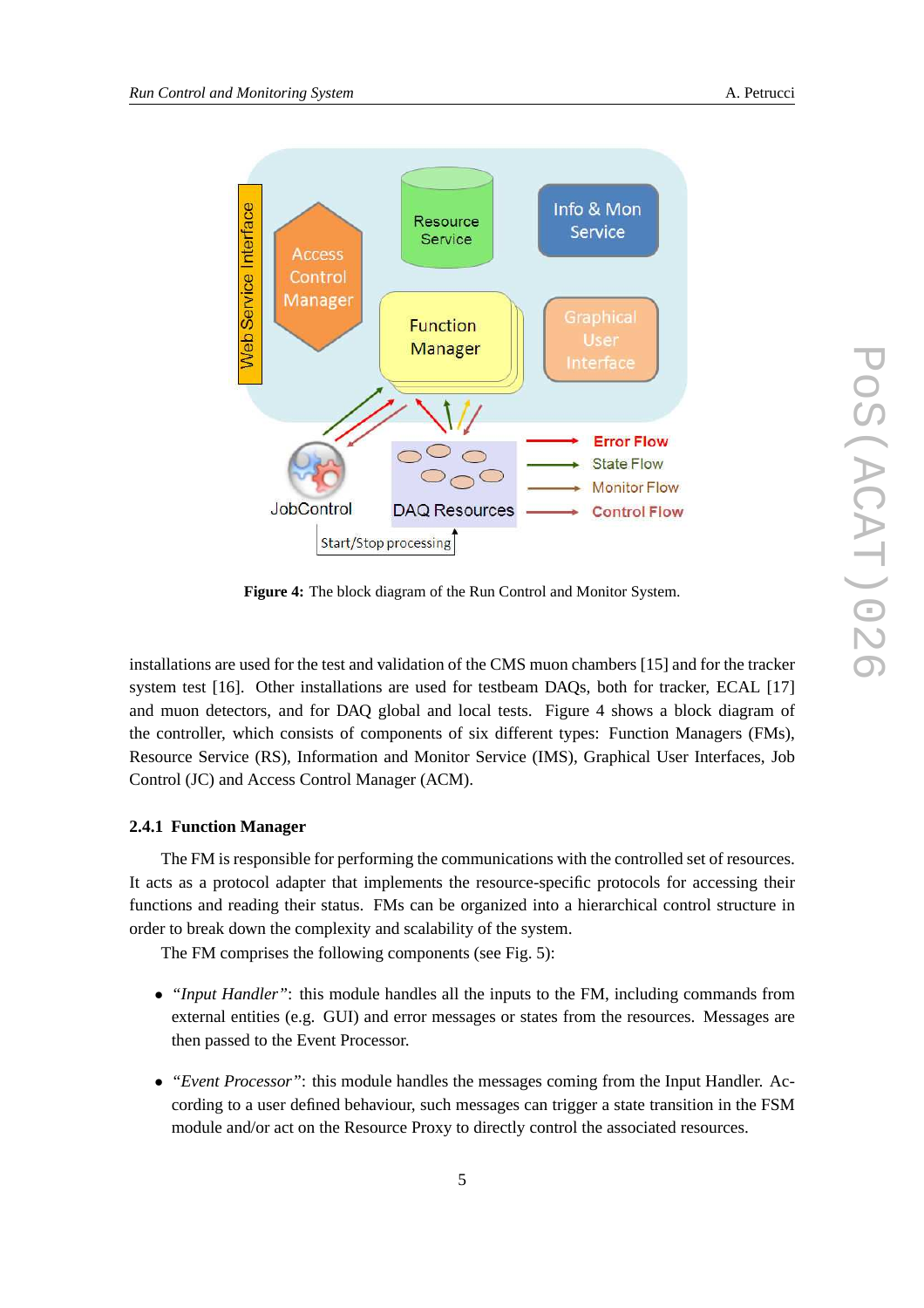



**Figure 5:** The Function Manager architecture.

- *"Finite State Machine (FSM) Engine"*: this module is a user customizable state machine. It performs state transitions and executes the actions allowed by the current state through the Resource Proxy.
- *"Resource Proxy"*: this module deals directly with the resources, having the knowledge on how to communicate with them (i.e. which protocol is used), where and how many they are. The module is a plug-in module that can be easily replaced according to the type of Resources that should be controlled.

The typical use case is to receive inputs from the users who are supervising the resources. Since this component also receives inputs like states or errors that come from the set of resources it can react to the behaviour of the controlled resources, allowing automatic recovery procedures to be started. One or more Function Managers are commoonly used for each controller.

#### **2.4.2 Resource Service**

The Resource Service (RS) is responsible for the organization and management of resources available in the system and about configurations which reference these. A set of controllable resources and FMs, organized in a hierarchical tree structure, constitutes a Configuration. A resource can be any hardware or software component involved in a setup. Resources can be allocated and queried and setups can only use available resources.

The main requirements for the RS are listed below:

- RS ahould be able to extract information on available configurations from storage.
- RS should store the information about new or modified configurations.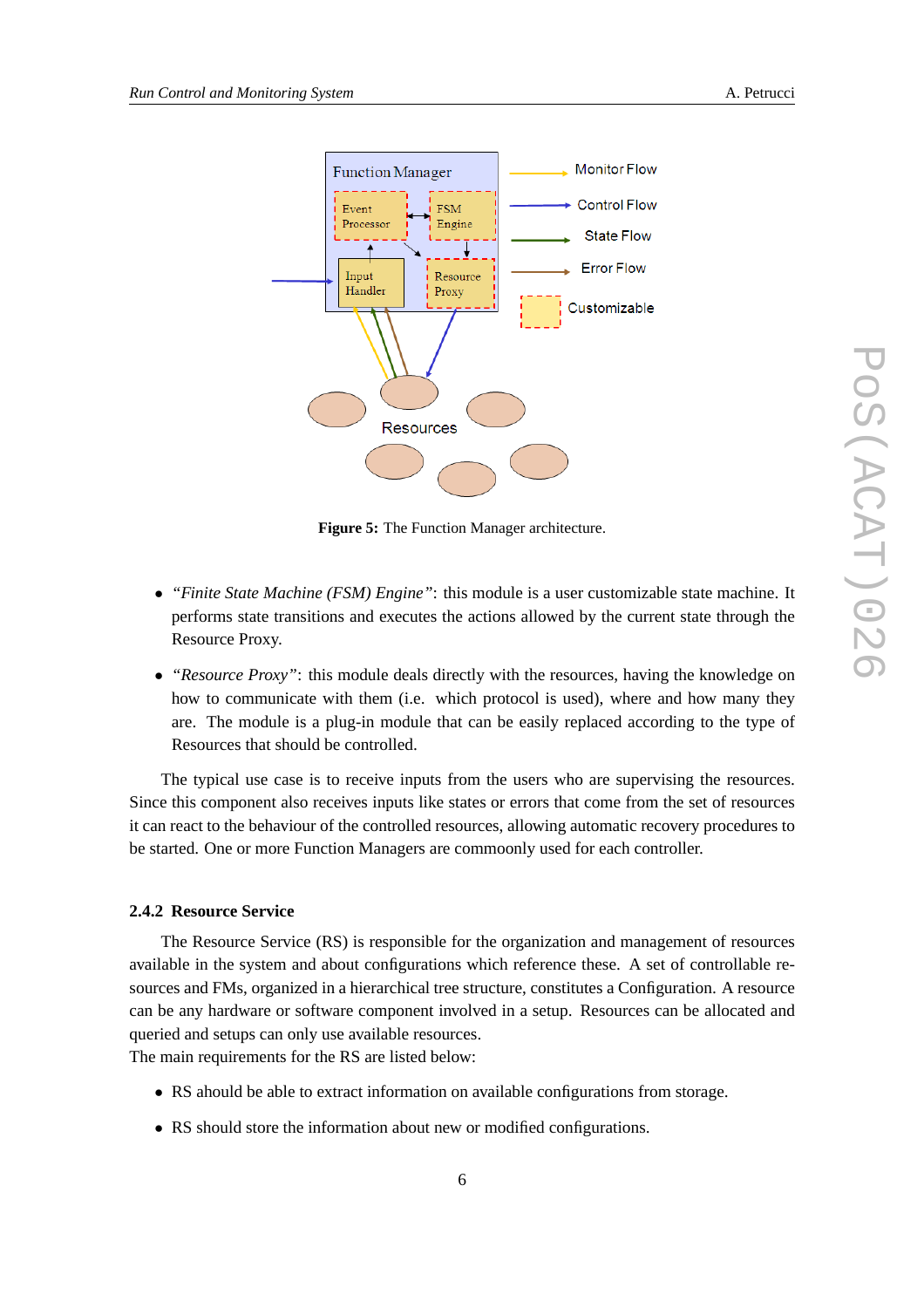



**Figure 6:** The Information and Monitor Service.

• A Configuration must contain all the details to ensure that Resources are properly initialized and working correctly.

It is the responsibility of the RS to check resource availability and contention with other active partitions when a resource is allocated for use in a setup.

The solution designed for the Resource Service uses a Web Service interface that guarantees a high interoperability and a standardized access to the Resource Service component in order to "read" any resources configuration from or to the resource catalog.

The persistent storage is based on a DBMS (Database Management System) such as MySQL [18] or Oracle [19]. The connection between the repository database and the Resource Service backend relies on Java Database Connectivity (JDBC) technology [20].

# **2.4.3 Information and Monitor Service**

Information concerning the internal status of DAQ resources and RCMS components are sent to the IMS as messages, which are reported to the operator or stored in a database.

The messages are catalogued according to their type, severity level and timestamp. The IMS collects and organizes the incoming information in a database and publishes it to subscribers. Subscribers can register for specific messages categorized by a number of selection criteria, such as timestamp, information source and severity level.

This service uses a publish/subscribe system to disseminate monitoring data to the interested partners (see Fig. 6). The IMS system manages the received information in different ways:

- It publishes data via a Java Message Service (JMS) [21] system arranged in topics.
- Subscribers can register themselves for specific messages that can be selected on the basis of the information source, the error severity level, the type of messages or a combination of these tags.
- It stores data in a persistent repository (database). In this case event data are permanently recorded and interesting information can be retrieved by a client via simple query procedures to the database.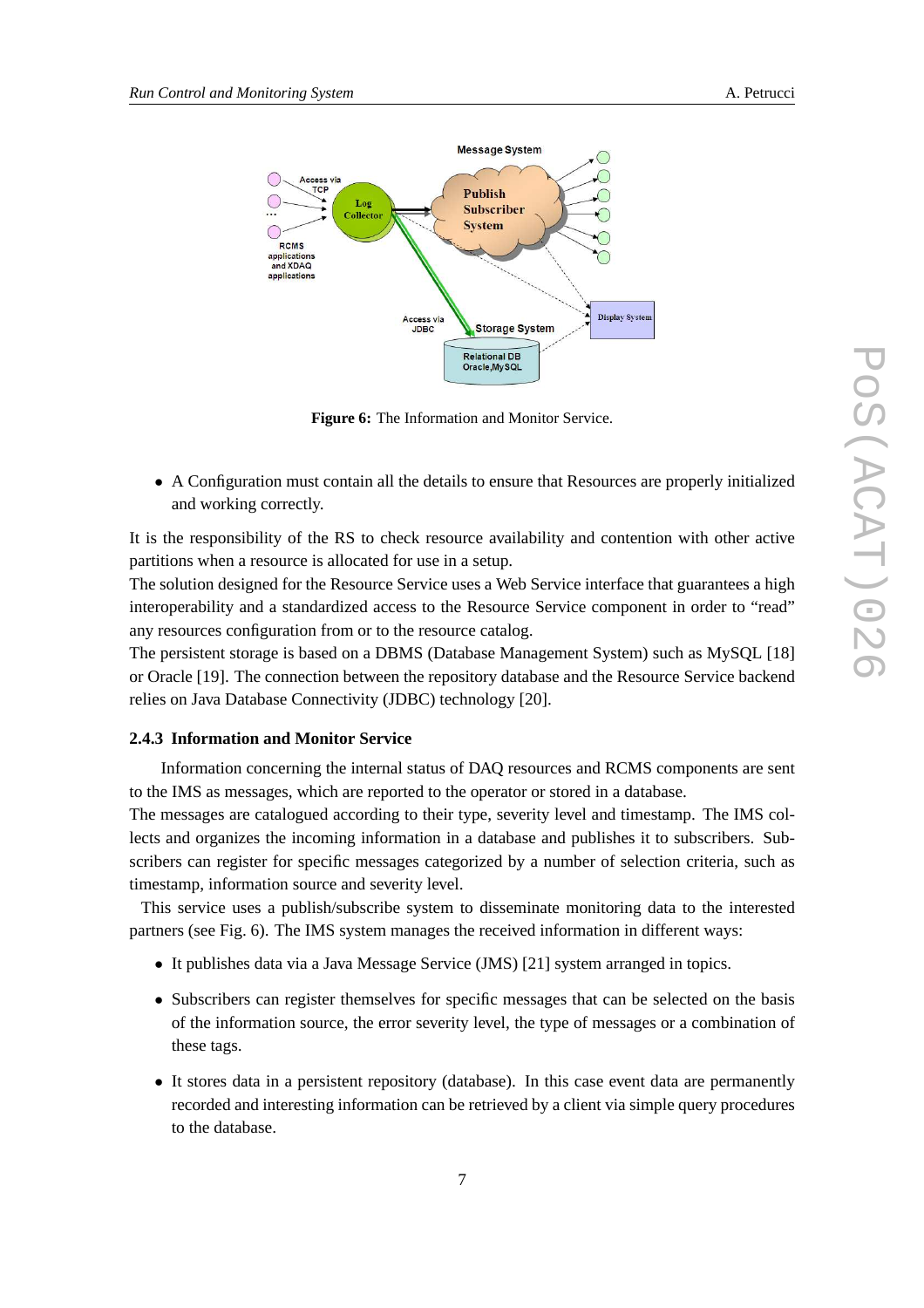• It can distribute data via SocketAppender (a simple TCP/IP communication).

Clients can publish messages to IMS using Log4C [22] and Log4J [23].

## **2.4.4 Graphical User Interfaces**

A number of web applications are employed to operate the system. GUIs are very important to provide a set of intuitive functions to control and monitor the experiment. The Resource Service has to provide GUIs for storing new resources, defining and browsing partitions. The Information and Monitor Service provides displays for alarm messages, error statistics, system status and monitoring.

The Controller GUI is based on JSP [24] and Ajax [25] technologies, it can run in current web browsers. It is composed of a generic framework, released together with the services, containing the basic functionalities common to any CMS DAQ. These include the interface to the Resource Service for browsing configurations and the ability to command DAQ applications. To fit the specific requirements of each Sub-Detector, the GUI can be extended by new JSP pages.

## **2.4.5 Job Control**

The Job Control (JC) is a utility that allows the remote execution and supervision of any software process involved in data-taking. RCMS needs a way to get around the access/authentication mechanisms of the infrastructure of our cluster, in order to be able to operate the whole cluster remotely. JC is a daemon process which needs to be up and running on each of the nodes to allow RCMS to start/stop arbitrary processes without the need to authenticate. This component is provided by XDAQ.

#### **2.4.6 Access Control Manager**

The Security Service provides facilities for user authentication and authorization, including data encryption if necessary. The ACM uses the Apache Tomcat Realm [26]. It is a simple authentication service like the Unix operating system based on usernames, passwords and roles. One or more roles can be associated to an username, the access to a web application is allowed to all users possessing a particular role. It uses a relational database to store the data associated with user profiles and access privileges.

## **3. RCMS at the Magnet Test & Cosmic Challenge (MTCC)**

During summer and autumn 2006 a subset of the CMS detector including the 4 T magnetic field was operated to detect cosmic muons. The MTCC was a milestone of the CMS experiment as it completed the commissioning of the magnet system (coil and yoke) before its lowering into the cavern and demonstrated the working of the full read-out and control chain.

The main goals of the Cosmic Challenge were: Commissioning of several sub-detectors (Muon Detectors, Hadron and Electromagnetic Calorimeters, Tracker) and parts of the Trigger system; Test Muon alignment systems; Readout all available detectors, demonstrate cosmic ray reconstruction across CMS.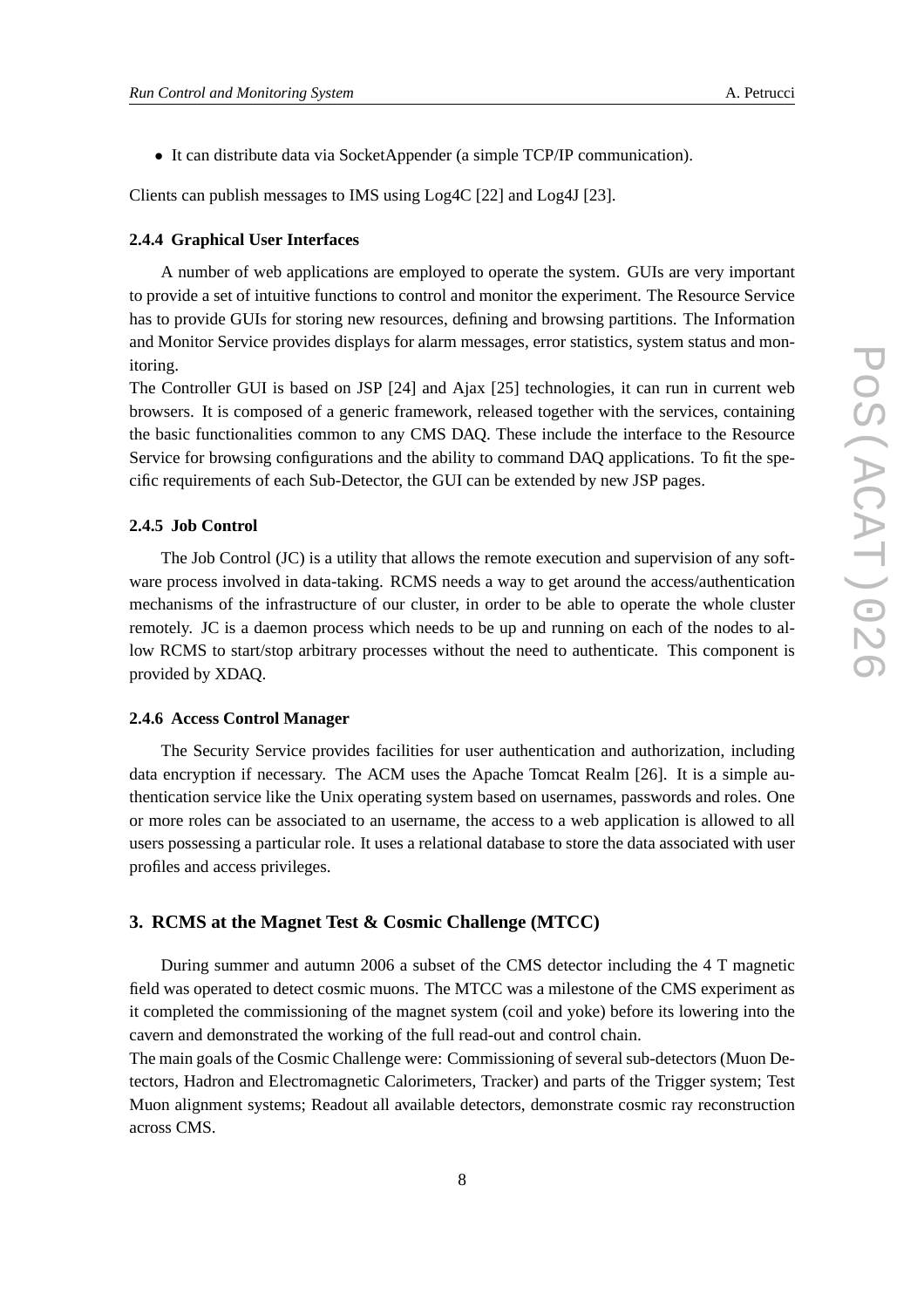

**Figure 7:** The CMS DAQ system layout.

## **3.1 DAQ Setup**

The DAQ group of CMS has built a MTCC prototype of the final DAQ system, which includes RCMS, DAQ and DCS components.

The Event Builder is implemented in two-stages, the FED Builder and the Readout Builder stage. An overview of the data flow is illustrated in Figure 7 proceeding from top to bottom. At the top are the Front-End Drivers (FEDs) which are the sub-detector specific data sources. The FEDs feed the Front-End Readout Links (FRLs) which merge the data of up to two FEDs into one stream. The outputs of the FRLs are merged into Readout Units (RUs). The RUs read the data from FEDs and perform a first concatenation of the event data fragments into larger data blocks.

The Readout Builders consist of three types of software components: RU, Builder Unit (BU) and Filter Unit (FU). The RUs receive the event fragments and distributes them to the BUs which assemble full events and pass them to the FUs. The BUs constitute the last stage of the event building process and hold complete events in their memory. The event data are handled by the FUs for processing, and dispatching to the Storage Manager (see Fig 1).

Figure 7 shows the layout of all the components highlighting the ones participating in the MTCC system. The prototype consisted of 20 FEDs and 20 FRLs, the ensemble of 8 FRLs and 8 RUs is called the FED builder. In the final system 64 FED Builders with a total of 512 FRLs and about 600 FEDs will be operating, whereas in the MTCC only 2 FED Builders were operational.

The second stage of the DAQ system comprised 48 RUs and 48 BUs, an Event Manager (EVM) and a Trigger system. In the final system 576 RUs, about 1600 BUs/FUs and 8 EVMs are foreseen. Eight of the BUs were connected to 16 FUs and delivered their event data over Gigabit Ethernet.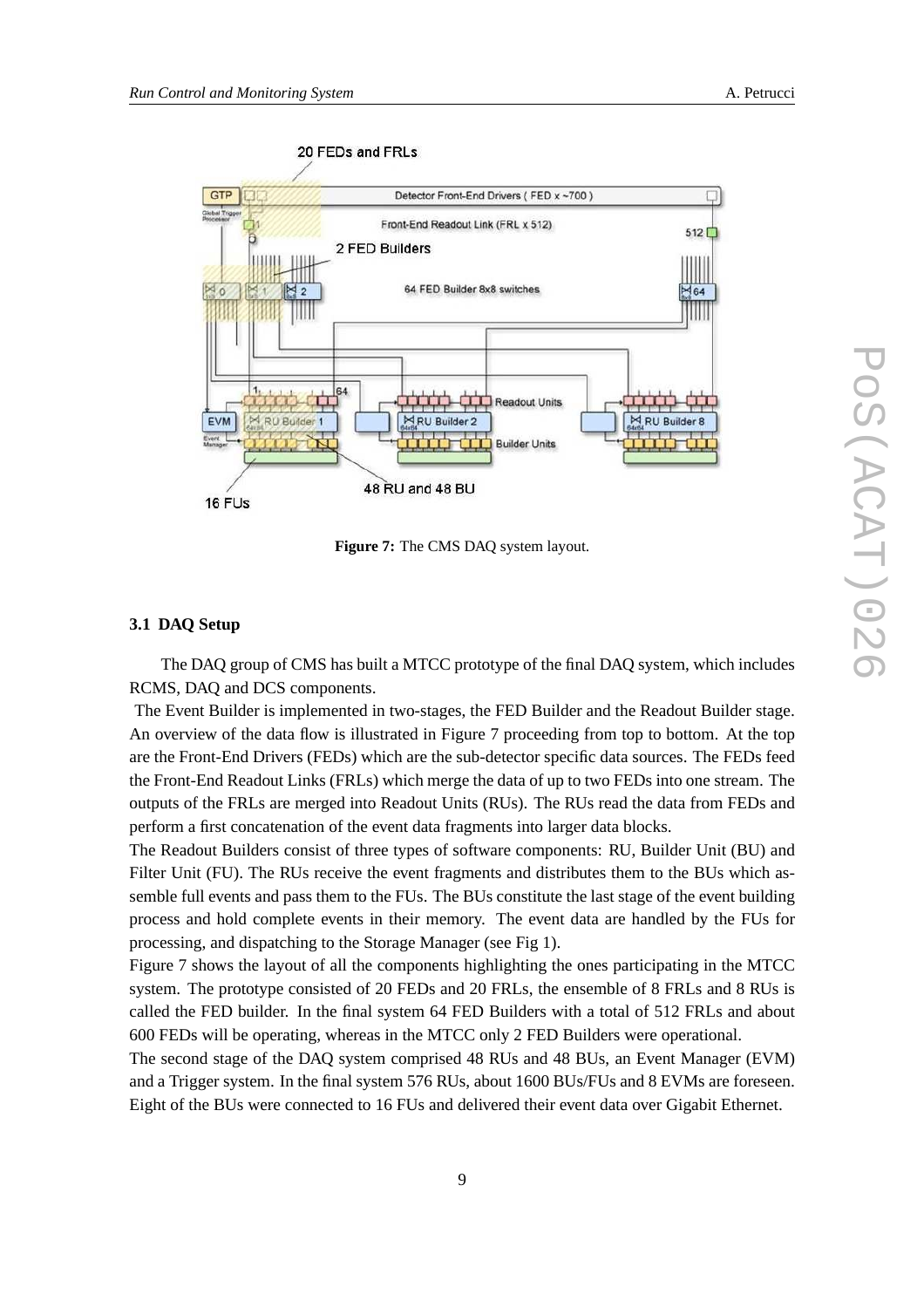

**Figure 8:** FMs Control Structure at MTCC I & II.

## **3.2 RCMS Deployment**

At the root of the controller tree, a dedicated master controller is used to control the SDCs. Each SDC has a RS, one or more FMs and a Log Collector, the basic implementation of the IMS.

The tree structure of the control flow system is highlighted in figure 8, the Top is the entry point for control: user commands to the system are issued to the Top. The second level of the tree gives access to the sub-systems, namely to all the sub-detectors, to the trigger and data acquisition system (DAQ), and to the Detector Control System (DCS).

The sub-detectors configure and control the related FEDs to produce the data related to that part of the detector.

The DAQ, in the center part of the Figure 8, supervises 3 children: the FB (Fed Builder) controls the FRLs and RUIs, the RB (Ru Builder) controls the RU, BU, EVM and TA and the FF (Filter Farm) controls the FU components.

The Top and the DAQ run on a single machine, all the sub-detectors run on another machine. For each subsystem and the Top there is a Tomcat application server, together with the JSP servlet for the Run Control web interface generation and a logging service. Subsystem logging services deliver log messages to a central logging collector service that stores them in an Oracle database and allows for on-line log visualization on a GUI (Chainsaw [27]).

Each node hosts a Job Control service to start and stop DAQ components remotely. Another component of the control system is the Resource Service which uses an Oracle database to store configuration data of the control system and of the application nodes running the DAQ applications. All nodes run under Scientific Linux CERN 3 (a CERN customized version of RedHat Enterprise Linux 3).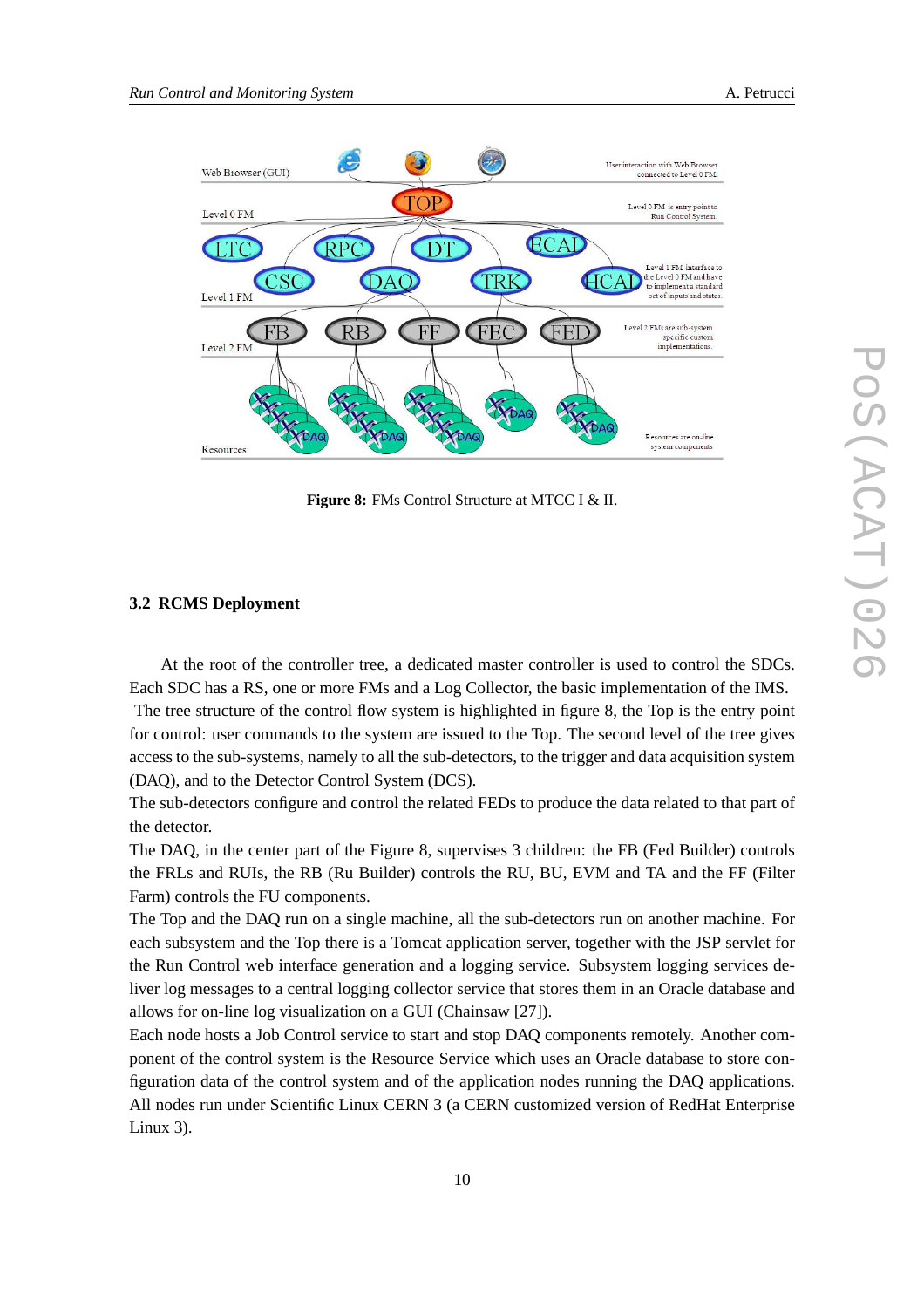## **4. Summary**

In this paper, the architecture and the design of the Run Control and Monitor System for the CMS experiment have been described. Facing similar requirements as Internet applications, Web Service technologies have been adopted.

The final system is currently under development. Current and previous releases have been successfully used in test beam DAQ systems, in the central DAQ of CMS, and in the MTCC.

## **Acknowledgment**

We acknowledge support from the DOE and NSF (USA), KRF (Korea) and Marie Curie Program.

#### **References**

- [1] The CMS Collaboration, *The Compact Muon Solenoid Technical Proposal*, CERN/LHCC 94-38 (1994).
- [2] The LHC Study Group, *The Large Hadron Collider Conceptual Design Report*, CERN/AC 95-05 (1995).
- [3] The CMS Collaboration, *The Trigger and Data Aquisition project*, CERN/LHCC 2002-26, 15 December 2002.
- [4] G. Glass, *Web Services: Building Blocks for Distributed Systems*, Prentice Hall, 2002.
- [5] J. Boyer, *Canonical XML version 1.0*, W3C Recommendation, 15 March 2001 (see also http://www.w3c.org/XML).
- [6] D. Box et al., *Simple Object Access Protocol (SOAP) 1.1*, W3C Note, 08 May 2000 (see also http://www.w3c.org/TR/SOAP).
- [7] *The GRIDCC Project* (EC Framework Programme 6 IST-511382), http://www.gridcc.org.
- [8] J. Gutleber and L. Orsini, *Software Architecture for Processing Clusters based on I2O*, Cluster Computing, the Journal of Networks, Software and Applications, Kluwer Academic Publishers, 5(1):55-65, 2002.
- [9] J. Gutleber et al., *Clustered Data Acquisition for the CMS experiment'*, Computing in High Energy and Nuclear Physics, Beijing, China, September 3-7 2001, Science press, pp.601-605.
- [10] E. Christensen, *Web Services Description Language (WSDL) 1.1*, W3C Note, 15 March 2001 (see also http://www.w3c.org/TR/wsdl).
- [11] *the Apache Axis Project*, http://ws.apache.org/axis/.
- [12] I. Foster, C. Kesselman, *The Grid: Blueprint for a New Computing Infrastructure*, Morgan Kaufmann, November 1998.
- [13] *The Java Technologies*, http://java.sun.com/.
- [14] *The Apache Jakarta Project*, http://tomcat.apache.org/.
- [15] The CMS collaboration, *The Muon Project*, CERN/LHCC 97-32, CMS TDR 3, December 15, 1997.